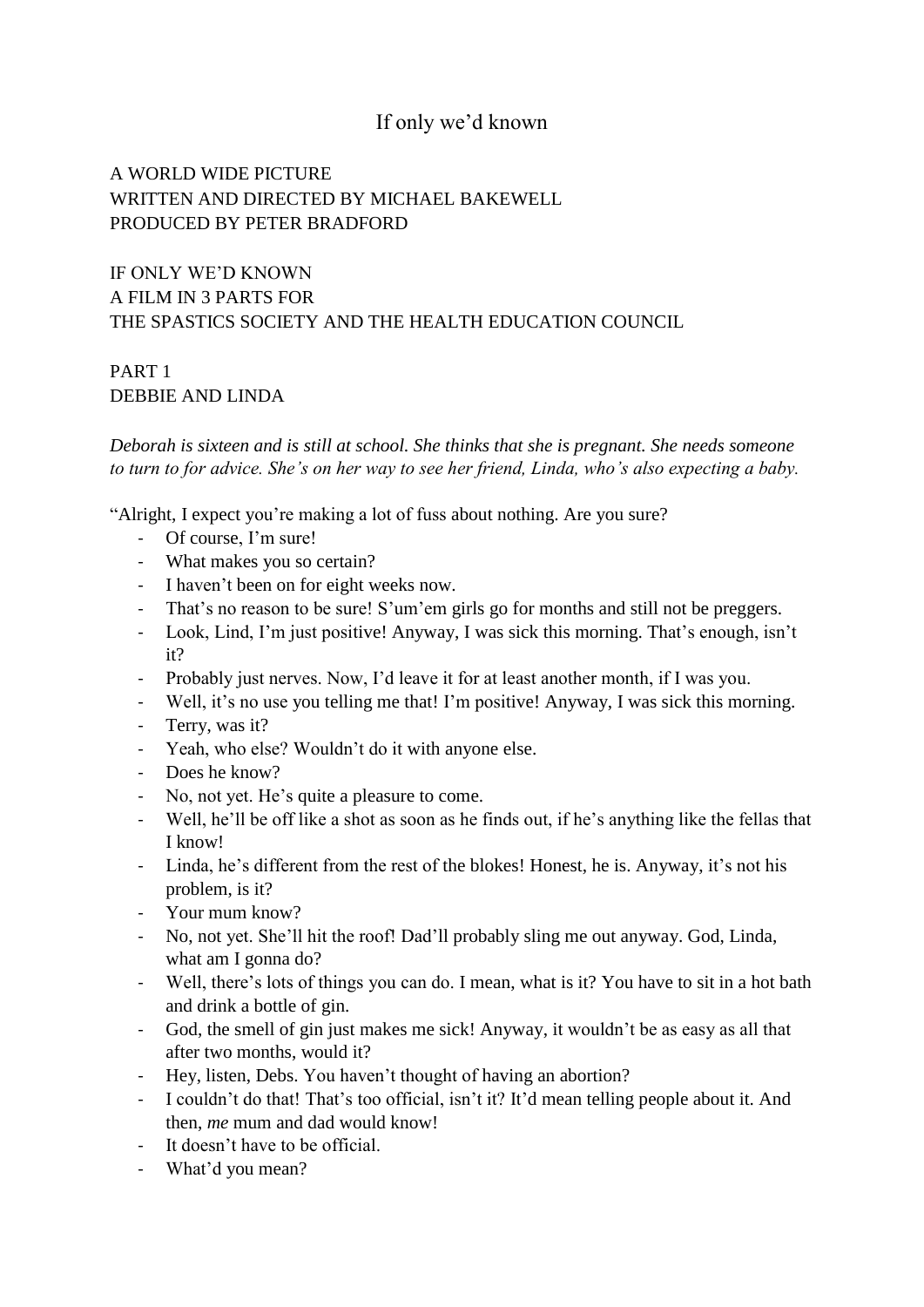- Listen, I reckon I know someone who could sort that one out for *ya*.
- What, you mean a backstreet abortion?
- Yeah.
- My god, you know what they say about those, don't *ya*? Anyway, I might get killed! Where would I get the money from, for a start? God, Linda, I'm just so frightened! I mean, what's Mum and Dad gonna say? And what they gonna say at school when it starts to show?
- Oh, I wouldn't worry about that. Doesn't show for ages! You can keep it hidden for years!
- But, don't you think I should go and see a doctor or someting? I mean, I'm only sixteen. I'm still a kid *meself*.
- Exactly, you got nothing to worry about! I mean, okay, if you was forty-five, you'd go and see a doctor!
- Yeah!
- But, there were kids of fourteen having babies in the olden days with no problems at all.
- But if I went to see a doctor, then I'd know for certain, one way or the other, wouldn't I?
- Yeah, right. So would your parents! He'd be straight off to see your mum and dad!
- Yeah, but… I was wondering… If you had a word with your doctor, he'd see me on the side line –
- I don't have a doctor.
- Really? But... I thought since you're pregnant...
- No, I don't on with doctors.
- What do you mean?
- Not after what happen' with *me* old *mam*. You know, she, she, she never saw a doctor in her life. She never needed one. Then she got this swelling, right? And the neighbours persuaded her to go and see the doctor. And he put her into hospital. A week later she died! If it wasn't for doctors, she'd be alive to tell you that story herself!
- Yeah, but Bill, I mean… he must be worried about *ya*!
- No, he don't on with doctors either.
- But if I went to see a doctor, then he'd tell me for certain if I was pregnant, wouldn't he?
- Listen, you don't need doctors to tell you how to have a baby! My old mam had five of us. She never needed a doctor. She didn't go off to a hospital like they all do now! Listen, there's always gonna be somebody around who knows, someone to give you a hand.
- But, you must be frightened!
- Not as frightened as I'd be with all those doctors! All those forms to fill in and all those nurses looking down their nose at *ya*!
- Oh… I didn't fancy the idea of seeing a doctor anyway. I mean, all the examination is enough to put you off, isn't it?
- Right, and then you won't be able to call your body your own again! They lay you out, stark naked and prod you and shove things into you! I bet you Terry would have something to say about that.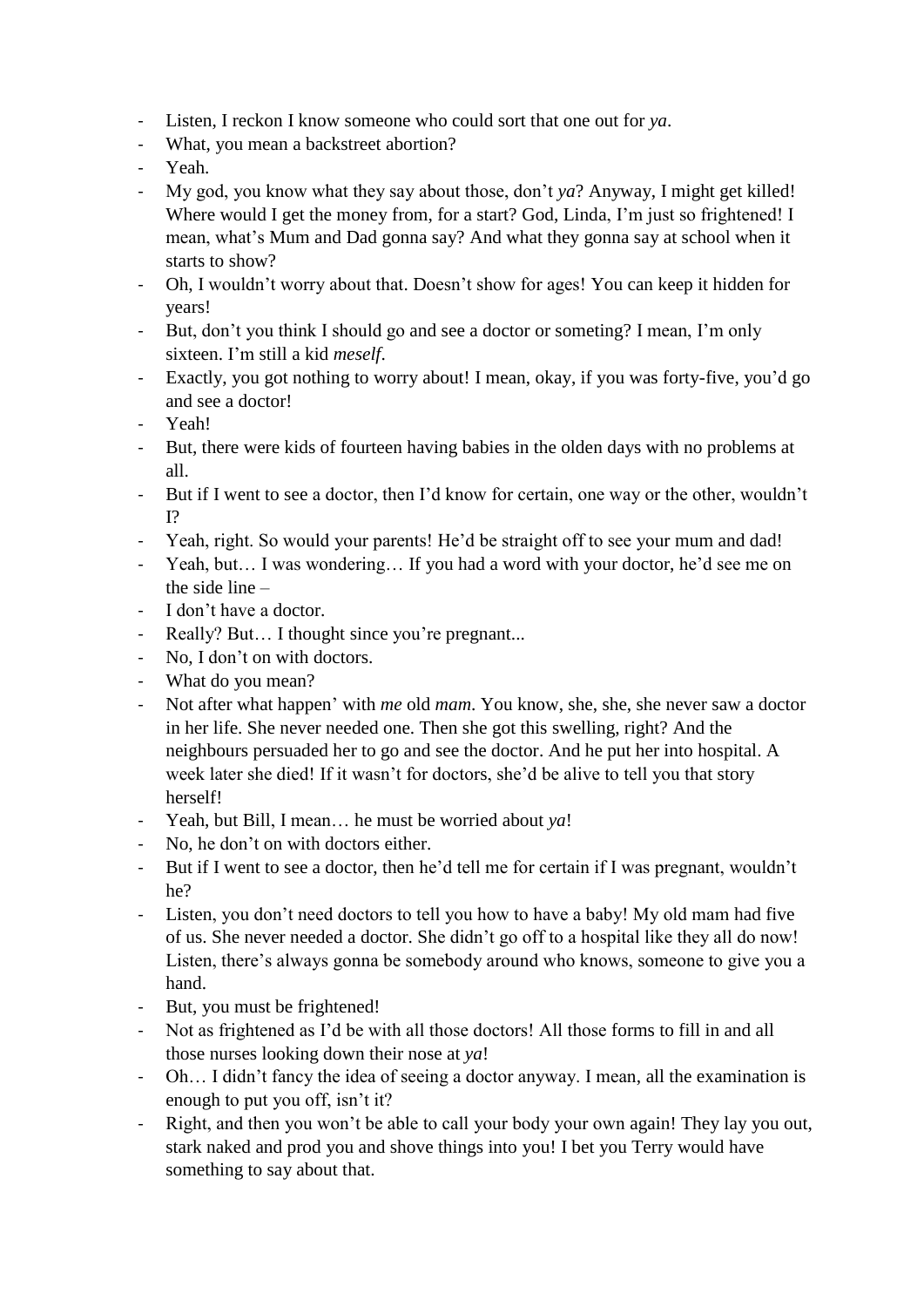- He'll have to know. I mean, I'll have to tell him sooner or later, won't I? After all, it's his fault as much as mine, ain't it? I mean, I don't see why I should have all the problems by *meself*! But… I don't think I could bring *meself* to go and see a doctor, Linda!
- Don't go looking for trouble! Probably just a false alarm anyway. Oh, never meet trouble halfway. That's what *me* old mum always used to say."

*"So, what do you think about the advice I gave Debbie? Should a girl be worried if she misses two periods?* 

- *And what would've happened to me, if I'd done like she said? Drank a bottle of gin, sittin' in a hot bath?*
- *Is Debbie too young at sixteen to have a baby?*
- *And just how dangerous are backstreet abortions anyway?*
- *Are doctors and nurses really as terrifying as all that? And will they tell your parents if you're pregnant?"*

#### IF ONLY WE'D KNOWN

*Doctors are there to help you. Here is a real doctor, talking to a girl who's got the same kind of problem as Debbie.*

"You're Fiona Evans. I don't think we've met, have we, Fiona? I know that your mother registered about two or three months ago, wasn't it?

- Yeah.
- She registered you in the family. I saw her once but I don't think I've ever seen you. What's the trouble, Fiona?
- I don't feel very well. Headache, I'm sick, can't sleep. I just don't feel very well.
- How long has this been going on for?
- About two months.
- Two months, that's quite a long time. You're normally a fairly fit girl. Have you ever been in hospital before for any reason or had any serious illnesses in the past?
- Er…I've had my tonsils out, but that's all.
- Fairly fit girl, are you?
- Mm-hmm.
- Yes. You look a bit worried and you look a bit depressed. Is anything worrying you or upsetting you?
- I've not had a period for eight weeks.
- Mm-hmm. Normally, your periods are quite regular, are they?
- Yeah.
- Any possibility of you being pregnant?
- Yeah.
- There's a definite possibility of this. Have you been feeling sick?
- Yes.
- Mm-hmm. Passing water any more frequently?
- Yeah.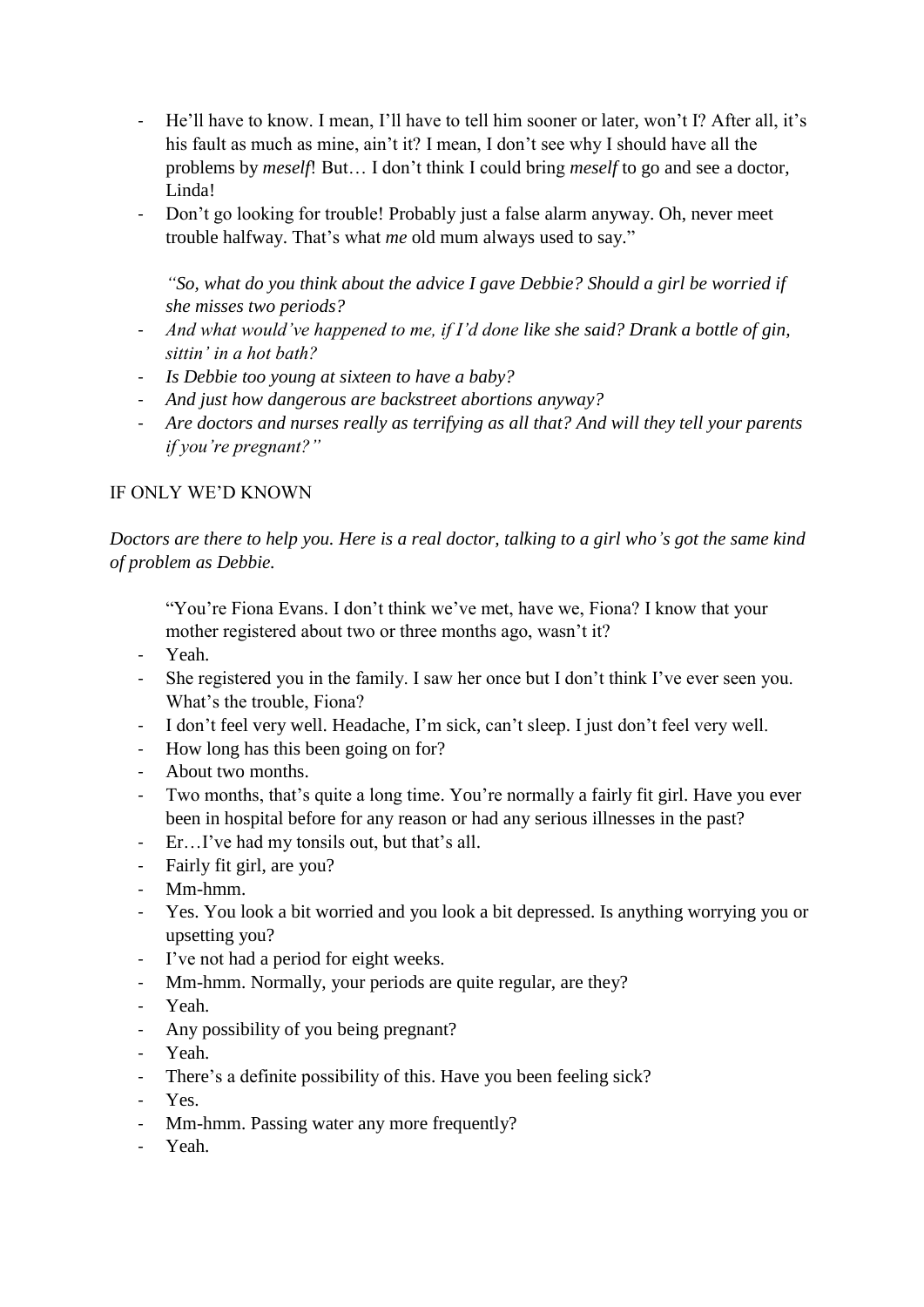- You haven't discussed this with your mother, I take it? And you haven't discussed this with any other members of the family.
- I can't tell my parents.
- Or your boyfriend?
- No.
- Yes. Hm, I think probably the best thing I can do is to examine you because I should be able to tell at this stage whether in fact you are pregnant. And then we can talk about this afterwards. It's quite a simple examination. It's just examining you internally. It's not going to hurt you. Now, you just slip the bottom part down and just lie on your side on the couch over there and I'll come over when you're ready.
- Okay..."
- "Now, what I want you to do, Fiona, is to just roll over on your left side and draw your knees up toward your chest. Okay? Just on your left side, that's fine. Jolly good. Just bring your bottom over a little bit further towards me, that's fine. And bend both knees up towards the chest. Now, look, I'm not going to hurt you. I'm just going to lay a hand on your tummy and I'm going to examine you inside. It's not going to hurt you at all. And, I just want you to try and relax. I know it's easier said than done but try your best. Okay. Open your mouth really wide and take some deep breaths in and out. Okay? I'm just going to examine you inside. There we are. Okay, just take it easy, that's fine. That's jolly good. All over. Good. Okay. Get yourself dressed up. Get yourself dressed up, now. Come in and see me. And then we'll have a talk about things, okay?"
- "Well, there's no doubt about it, Fiona. You're definitely pregnant, no doubt whatsoever. Er… I suppose you were pretty certain of this anyhow, before you came along to see me. Have you discussed this with anyone? Have you talked it over with your mother?
- I couldn't tell her. She's so proud of me. She, she couldn't, she wouldn't understand. She… What am I gonna do? She'll be so upset. I mean…
- She's going to be upset. Of course she's going to be upset. She wouldn't be very much of a mother if she wasn't! Don't you agree? But because she's upset doesn't mean to say that she won't be caring and won't want to help you. And… Have you got no one you can discuss this with? Look, I'm not going to tell your mother or anyone else without your permission. Whatever we say here is completely confidential. Do you understand?
- You won't tell anybody else?
- I wouldn't even be allowed to tell anyone, even if I wanted to, not that I'd want to anyhow. See, you can understand the problem, but although I won't tell your parents – I've got no intention of doing so – there's not really very much one can do, unless you discuss it with them. Do you understand?
- Yeah…
- Now, look. What I want you to do is this, Fiona. I want you to try and pluck up courage, go back home, and talk it over with your mother. Or if you can't talk it over with your mother, how about your older sister? But it's important to speak to someone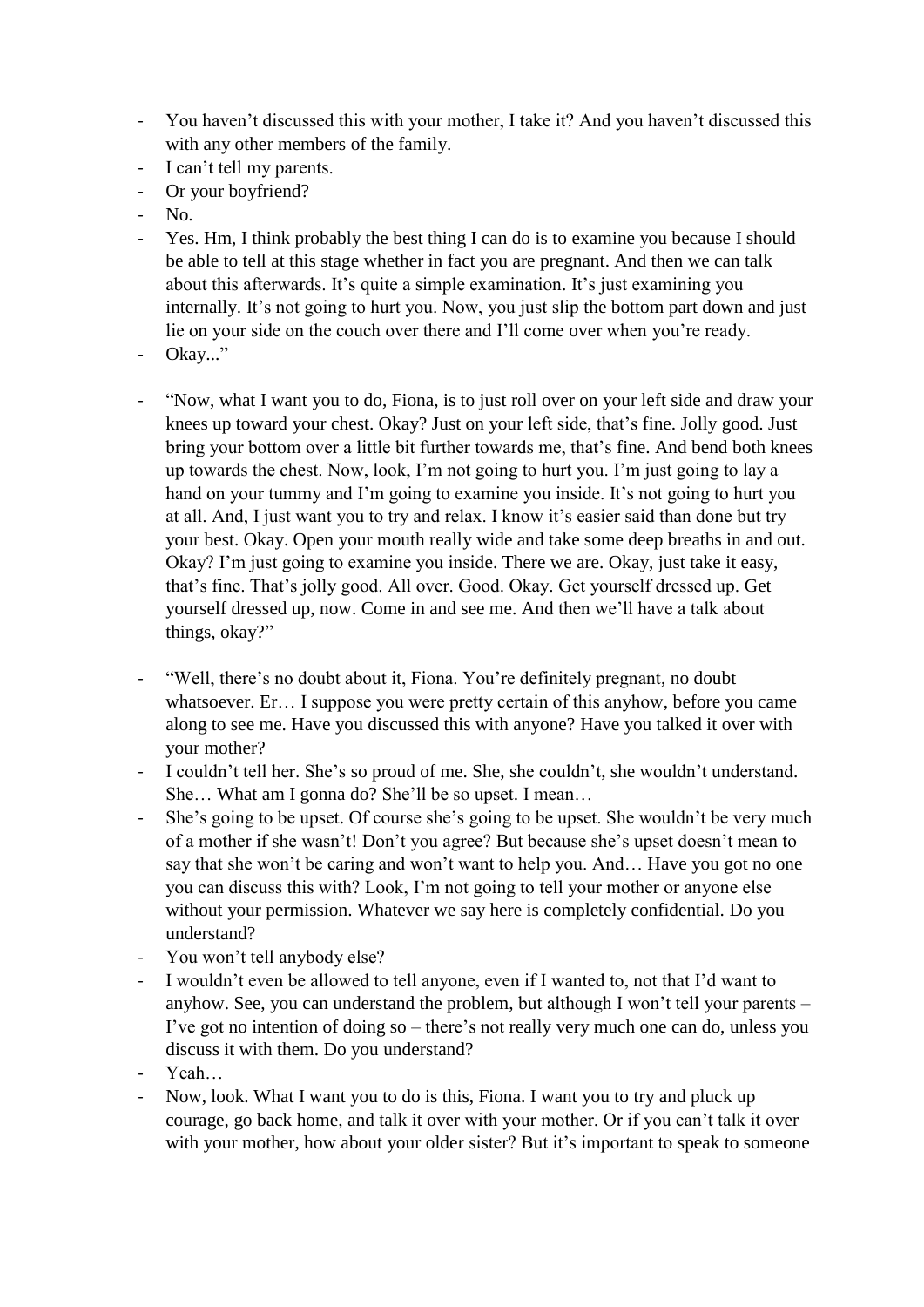about this. And hopefully, I'd like to see you next week, with your mother or your sister, and we can talk about what we're going to do. Okay?

- Yeah. Thank you.
- Alright. Come along and see me next week. I'm sure things are not nearly as black as you think they are."

11

10

9

8

7

6

5

4

3

### A WORLD WIDE PICTURE WRITTEN AND DIRECTED BY MICHAEL BAKEWELL PRODUCED BY PETER BRADFORD

# IF ONLY WE'D KNOWN A FILM IN 3 PARTS FOR THE SPASTICS SOCIETY AND THE HEALTH EDUCATION COUNCIL

### PART 2 CLINIC TALK

"You're queuing up for a second go, are you? Most of us can't get back home quick enough.

- No, I'm just waiting for someone.
- I've got ages to wait yet. I told *me* boss I was picking *me* granny up from the hospital. It's so difficult to get time off work. I daren't tell him I'm pregnant again.
- Oh? Not your first, then?
- No, I can see it's yours though. You're a bit young to be havin' a baby, aren't you?
- Yeah… That's what everyone keeps telling me. Mind you, I feel, you know, better now that I'm in safe hands with the clinic, kind of thing.
- They'll look after you alright.
- Oh, I'm certain. It was Terry, that's *me* boyfriend. He persuaded me to come along. I'd never come otherwise, I was much too frightened.
- How'd your parents feel about it?
- God, they hit the roof. I mean, I don't know which is worse. Dad, I mean, he just ignores me, pretends I'm not there. And as for *me* mum, well, she just keeps going on and on about it the whole time. It just drives me up the wall.
- Yeah, well, they'll come around when you've had the baby. No one can resist a baby, you'll see.
- Oh, I hope so.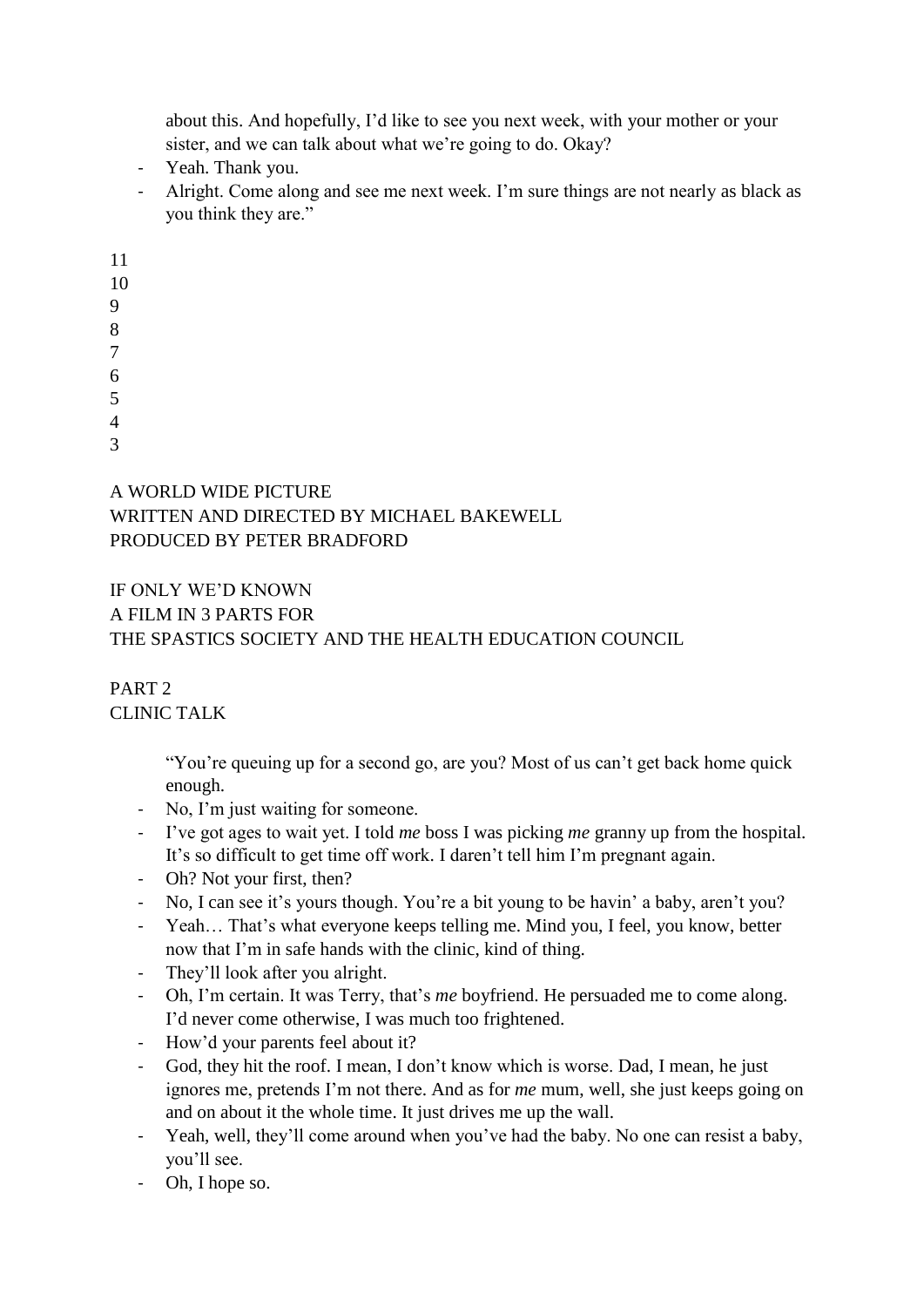- See, I wish I'd resisted this one.
- Oh? Didn't you want it then?
- Well, we hadn't planned it properly. I mean, we didn't want another one so soon after the first. Girl at work told me I couldn't get pregnant while I was breastfeeding. Well, she was wrong. Still, wouldn't have mattered if I hadn't had to go back to work, but Eric, he's my husband, well, he's been off work for weeks. They have this unofficial strike at the factory! Well, somebody's got to earn the money.
- $Oh?$
- That's why I daren't tell *me* boss I'm pregnant again. Well, what with one baby home and having to work, and another one on the way, it just gets too much sometimes. It's alright for you.
- You must be joking. You should've seen the embarrassment in the school. It's absolutely awful. Mind you, it's such a relief all that's over now.
- It's always like that after the first one.
- They ask such funny questions, don't they? They want to know all about *me* family's medical history, whether anybody's ever had a deformed child and what diseases they'd had. Then they start goin' on about Terry's family. You know, I never knew, I never had the foggiest, did I? They kept on going on about vaccinations, you know? If I'd ever been vaccinated against German measles… You know, I couldn't remember. Gotta ask *me* mum, I suppose, and that'll start her all up again… Anyway, why do you have to be vaccinated?
- I don't know. But they made sure I was after *me* last pregnancy.
- Mm... Then they start asking personal questions. I got really embarrassed! You know, whether I'd ever had a vaginal discharge or VD. Certainly not, I told them! And then they had the cheek to ask me if I was ever on the pill! I mean, I wouldn't be in this condition if I'd been, would I? And they start going on about drugs and tranquilizers and all that. Oh, I'm dying for a cigarette.
- Hey, you mustn't smoke in here. They'll have a fit! Anyway, it's supposed to be bad for your baby.
- I said I'd give it up. But it's so hard, isn't it?
- Yeah.
- I don't know what's keeping Terry? He said he'd be here.
- How does he feel about it?
- Er... I think he could've died at first. But you know, he's getting really good now. Like he's facing up to facts. Mind you, it's his big step, picking me up from this place.
- Yeah, well, he's probably outside, pacing up and down, trying to get up the courage to come in.
- I hope he hurries up, 'cause I'm starving! Mind you, I've got to watch *me* food from now on. You know, no fatty foods and sweets and all that, isn't it?
- Yeah, I found that the hardest part. So rotten all those lovely things are so bad for you! - Hello.
- 
- What kept you 'til now?
- I got here, didn't I?
- Anyway, I'd better go. Nice talking to *ya*. I hope you don't have to wait too long anymore. Bye.
- Cheerio."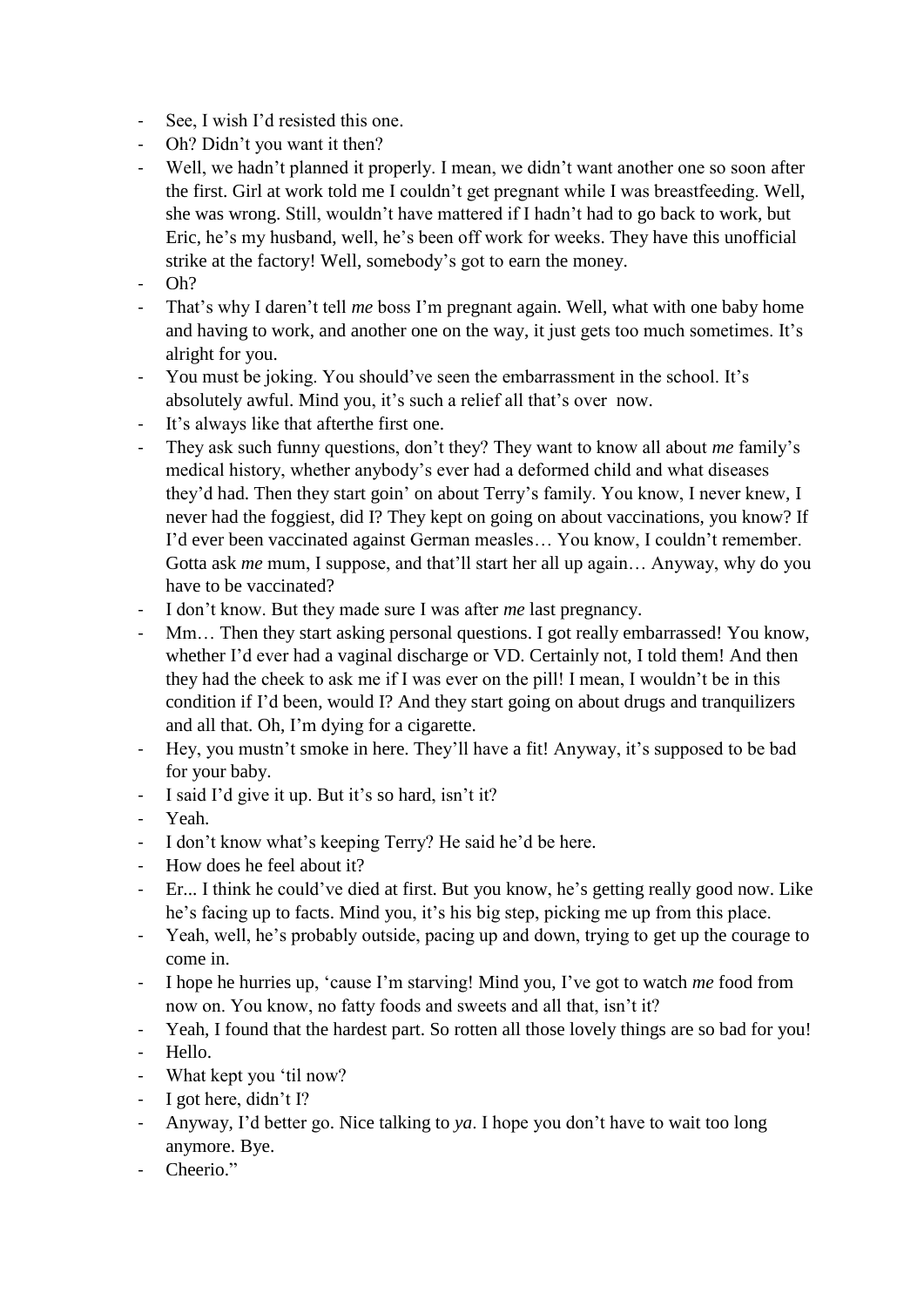- "It's enormous! It's just like a bus! Did they really let you have it?
- I'm a tried and trusted employee, now.
- But you've only been there two months!
- Perhaps they think I'm a credit to the firm.
- Listen anyway, I've got loadsof questions to ask you.
- About what?
- I don't know, they want to know all about you at the clinic.
- Me? Why?
- I don't know, your family's medical history and all that. I mean, how should I know?
- What's my family got to do with it?
- It takes two to make a baby, you know?
- Yeah, I know. I ought to know by now. We'd better be going.
- Listen, you think we should tell your mum tonight?
- She's gotta know sooner or later, hasn't she?
- Yeah. I suppose so."

11

- 10
- 9
- 8
- 7
- 6
- 5
- 4
- 3

#### A WORLD WIDE PICTURE

# WRITTEN AND DIRECTED BY MICHAEL BAKEWELL PRODUCED BY PETER BRADFORD

#### IF ONLY WE'D KNOWN A FILM FOR

# THE SPASTICS SOCIETY AND THE HEALTH EDUCATION COUNCIL

# PART 3 SARAH AND ERIC

"What kept *ya*? Quick session at the bingo?

- That number 107 bus kept me. Forty-five bloody minutes at that bus stop! And that long walk from the clinic. It's freezing now.
- Want a fag?
- Oh, yeah.
- First today?
- By the time the bus came, I was so desperate for a smoke, I'd managed to haul *meself* upstairs!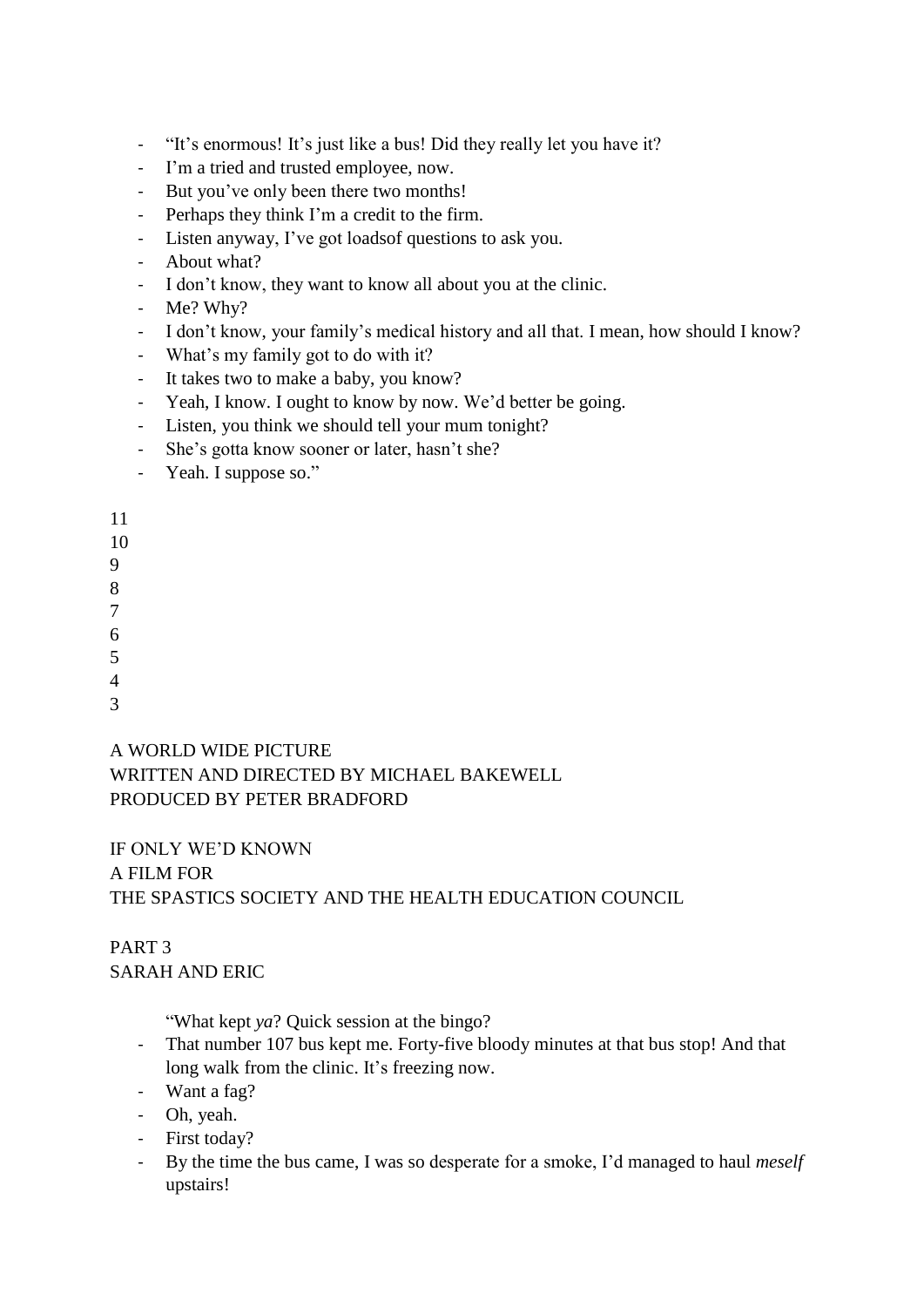- Where's Mandy? Mum not brought her back yet?
- She phoned about half an hour ago. I said I'd no idea when you'd be in, so she said she'd look after her this evenin' as well.
- Ah
- I thought we could go out for a change! You know, down the cherry tree, see some of the gang.
- Yeah, well, you go if you like. I've got to rest up a bit.
- What'd you mean? What've they been telling you down the clinic then?
- Well, they think I've been overdoing it and they're worried about *me* blood pressure. They said I got to take it easy for a while.
- What do they mean by that? Take time off work?
- It'd probably only be a week.
- Huh! Only a week? So, er, what're you gonna tell them at the factory?
- The truth, I suppose.
- You can't do that! You'd be out in like a shot! I mean, look what they said to Patsy: 'This is a factory, you know, not a nursin' home'. I mean, there are dozens of girls who could do your job, love. Nah, I'm sorry, you can't pack it in just now. We couldn't manage without your wages anyway.
- They said I might be harmin' the baby by overdoin' it so much.
- But we agreed that you'd go on working right up until the last minute. After all, Mum had one of hers practically on the shop floor.
- Well, it's only what they said.
- Ah, they make a lot of fuss about nothing down there. Got naught better to do. They're paid to tell you things like that. I mean, there's not a chance in a million that anything's gonna go wrong. You were alrightlast time.
- Yeah, well, I did what they said, didn't I?
- You didn't stop smokin'.
- They didn't know.
- Didn't do you any harm.
- No, but what about Jenny's baby? Well, they said that's 'cause she smokes so much.
- Coincidence, pure coincidence. A thousand things could've caused that.
- Oh, I don't know. I know somethin' though. I haven't got the willpower to give it up, no matter what they say.
- You worry too much, you know? You shouldn't let them get you down. After all, kids were being born for thousands of years before the clinics came.
- Yeah, but just think of all the kids that died in the olden days! Or, or were deformed, all that.
- They've got you in a right morbid mood tonight, haven't they? That couldn't happen to us. Come on, let's get down the pub. It'll cheer you up a bit.
- Yeah, that's another thing. They said alcohol is bad for the baby too and I'm supposed to give that a rest.
- Well, we'll only have a few! A little of what you fancy does you good, you know? Hey, another thought. We could go out and have a nice slap-up meal somewhere, hey?
- Yeah, it sounds nice...
- Yeah. And forget all this stuff about resting up and all that. Just for a while. I mean, we do need your wages, and it won't do you any harm.